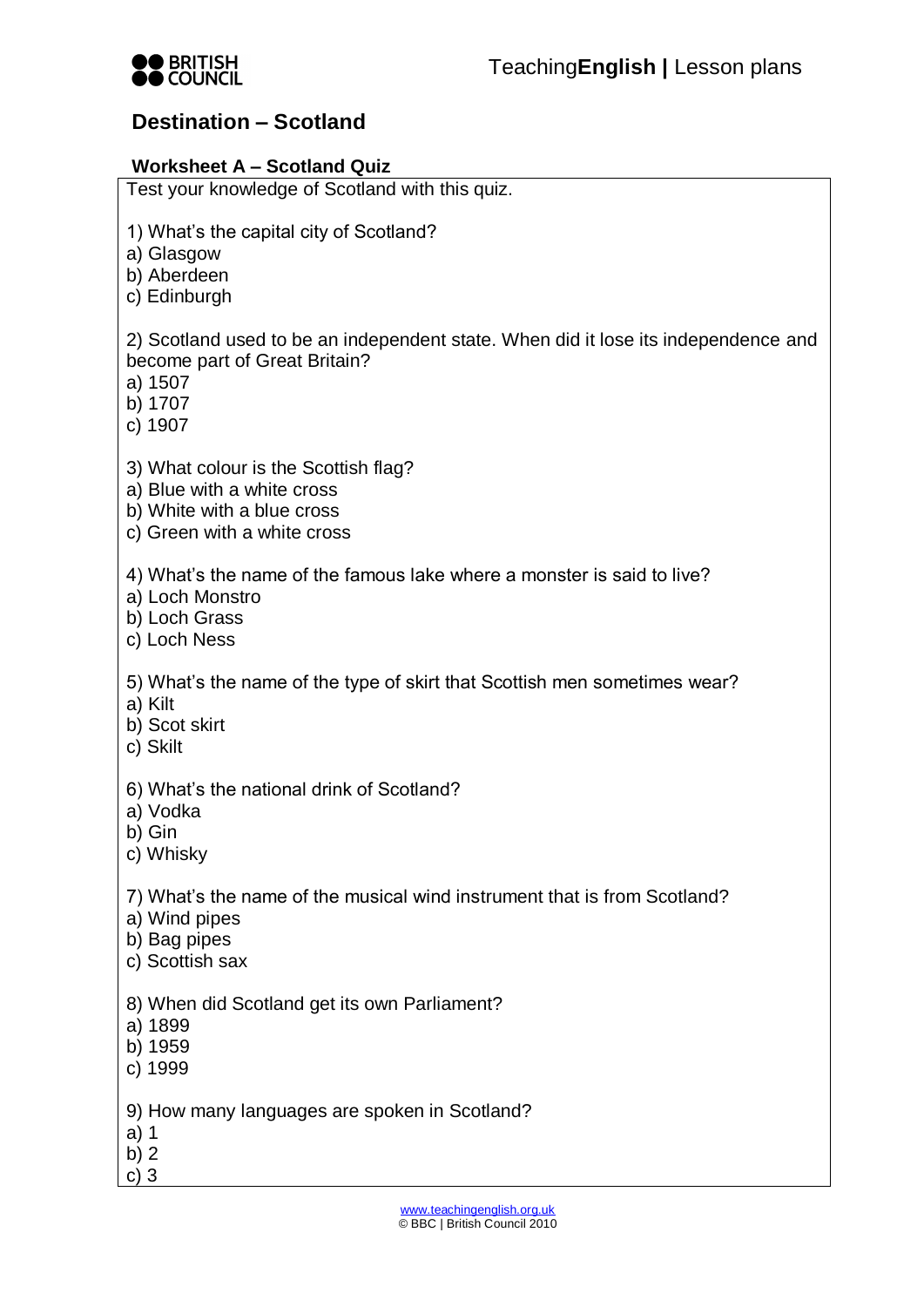

10)What's the name of Scotland's national poet?

- a) Robert Burns
- b) Robert Louis Stevenson
- c) Walter Scot
	- Check the answers with your teacher. How many did you get right?
	- You could make a similar quiz about your own country to test your teacher!

#### **Worksheet B – Get to grips with Gaelic!**

Did you know that English isn't the only language spoken in Scotland? 86,000 people who live in the north of Scotland and on the Western Isles speak Scottish Gaelic. The word for Scotland in Gaelic is Alba. Have a look at the days of the week and the numbers one to ten and then discuss the questions below.

| Days of the week       | <b>Numbers one to ten</b> |
|------------------------|---------------------------|
| Diluain - Monday       | $A$ on – one              |
| Dimàirt - Tuesday      | $Dh\dot{a} - two$         |
| Diciadain - Wednesday  | $Tri - three$             |
| Diardaoin - Thursday   | Ceithir - four            |
| Dihaoine - Friday      | $Còig$ – five             |
| Disathairne - Saturday | $Sia - six$               |
| Didòmhnaich - Sunday   | Seachd - seven            |
|                        | $Ochd - eight$            |
|                        | Naoi – nine               |
|                        | $Deich - ten$             |
|                        |                           |

Now discuss with your group:

- Do you think Scottish Gaelic would be easy to learn?
- Some people think that by the end of the century 90% of the world's 6000 languages will be extinct and there will only be ten languages spoken in the world. Do you think this may happen?
- Do you think it's important to keep minority languages alive? Why / why not?
- How can we try to keep minority languages alive?
- Do you think your native language will ever die?
- Do you think that the growth of 'English as an international language' is helping to kill other languages?
- Do you think the world of technology is helping to kill languages?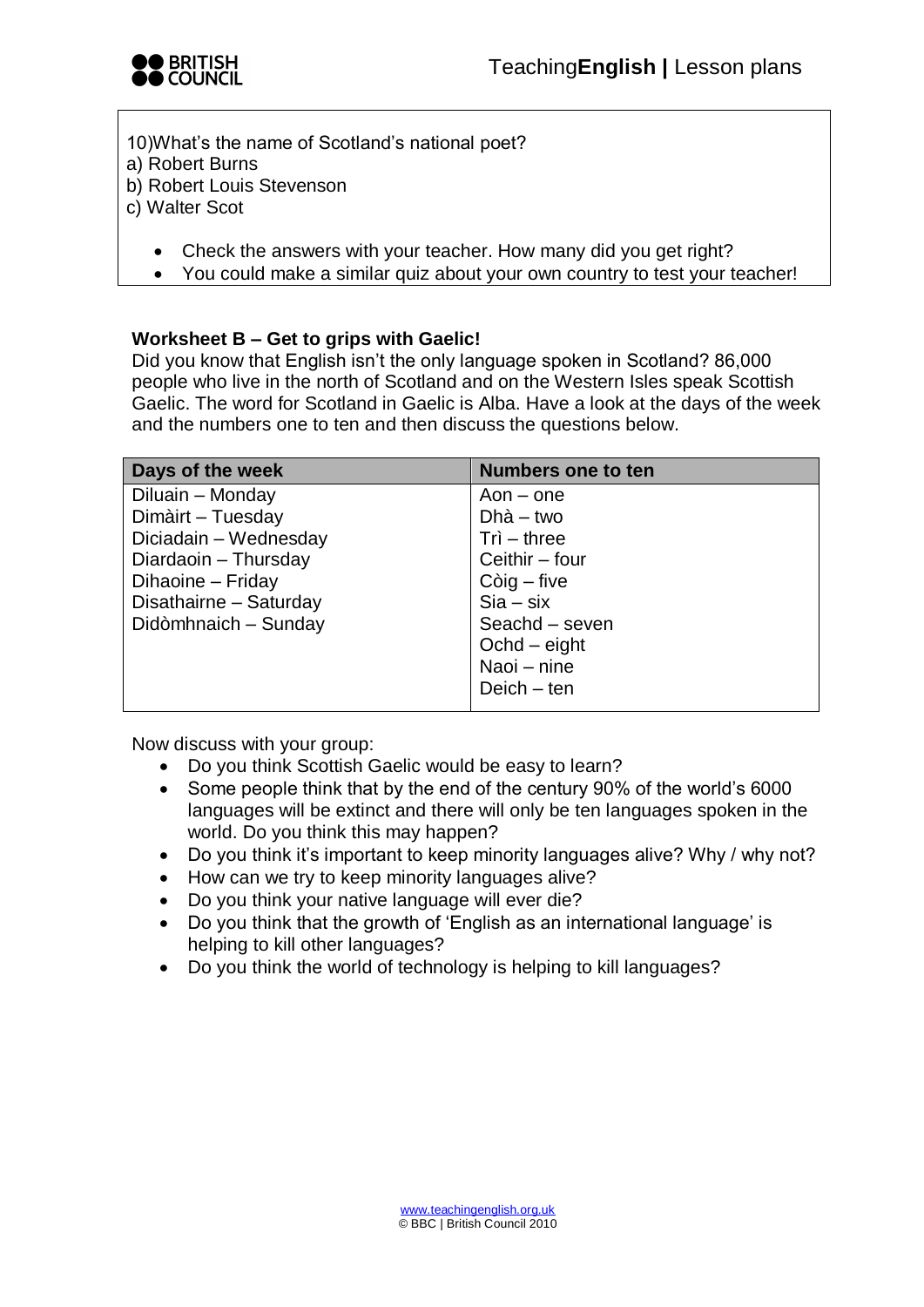

### **Worksheet C – UK in Focus reading task – Living in Scotland**

Read about Scotland, then write the questions to these answers!  $Q =$  question,  $A =$ answer.

Q1)

A1) 130.

Q2) A2) Glasgow.

Q3)

A3) Travis and Franz Ferdinand

Q4)

A4) 1999

Q5)

A5) The computer games industry.

#### **Where it is**

Scotland is the UK's most northern country and has around 790 islands off its coasts – 130 of which have people living on them. Scotland is well known for its stunning landscapes, beautiful beaches and lochs, which are fresh water lakes. There are over 600 square miles of lochs in Scotland including the most famous one, Loch Ness.

It has a population of just over five million people which is about 8.5 per cent of the whole UK population. Over 2 million of these live in Glasgow and Edinburgh, and almost half of Scotland's population live in the Central Belt, where both the largest city (Glasgow) and the capital city (Edinburgh) are located.

#### **Festivals and music**

Scotland also hosts one of the biggest arts festivals in the world. This is commonly known as the Edinburgh Festival but is actually made up of a number of different festivals which happen at different times of the year, though many do take place in August and September. Many people have heard of the Fringe Festival, but there are also the International Festival, the Film Festival, the Children's Festival and the Edinburgh Mela which is an intercultural festival.

Musically it has recently produced bands Travis and Franz Ferdinand and other famous Scots include KT Tunstall, Ewan McGregor, Sean Connery and Andy Murray.

#### **Political devolution**

In July 1999 the Scottish Parliament was opened, the first for over 300 years as Scotland had been governed from London. Scottish Parliamentary responsibilities include health, education and local government.

#### **Stereotypes**

Stereotypical images of Scotland often focus on things like tartan, kilts, heather and haggis as well as the scenery. These are all still a part of the country but contemporary Scotland is building a name for itself in other areas, such as its thriving computer games industry.

Source:<http://www.britishcouncil.org/ism-ukinfocus-regional-scotland.htm>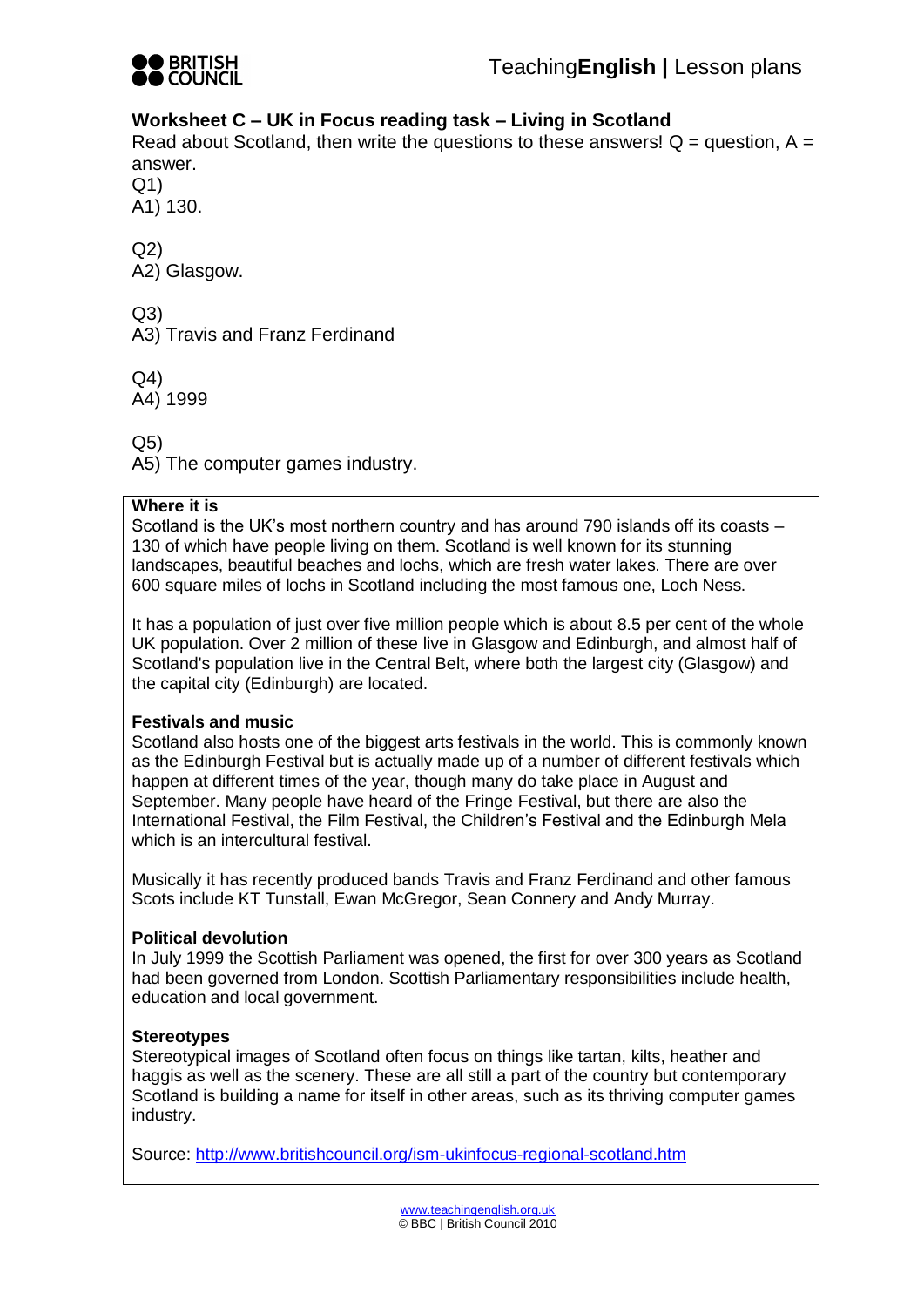

#### **Worksheet D – Castaway**

Scotland has 790 islands. Most of these islands are very tiny, only 62 are more than 3 square miles! In the year 2000 the BBC made a TV programme called Castaway. It was filmed on a remote Scottish island. They put 36 men, women and children on the island and they had to work together to survive. Discuss these questions in groups, then decide who would be the best person to participate in the programme and complete the sentence below.

- Do you like spending time outside?
- What sort of weather do you like?
- Do you like having a lot of people around you?
- What would you like about living on a remote island in Scotland?
- What or who would you miss if you lived on the island?
- What type of people would be good for the new Castaway programme?

\_\_\_\_\_\_\_\_\_\_\_\_\_\_\_\_\_\_\_\_\_\_\_\_\_\_\_\_\_\_\_\_\_\_\_\_\_\_\_\_\_\_\_\_\_\_\_\_\_\_\_\_\_\_\_\_\_\_\_\_\_\_\_\_\_\_ \_\_\_\_\_\_\_\_\_\_\_\_\_\_\_\_\_\_\_\_\_\_\_\_\_\_\_\_\_\_\_\_\_\_\_\_\_\_\_\_\_\_\_\_\_\_\_\_\_\_\_\_\_\_\_\_\_\_\_\_\_\_\_\_\_\_ \_\_\_\_\_\_\_\_\_\_\_\_\_\_\_\_\_\_\_\_\_\_\_\_\_\_\_\_\_\_\_\_\_\_\_\_\_\_\_\_\_\_\_\_\_\_\_\_\_\_\_\_\_\_\_\_\_\_\_\_\_\_\_\_\_\_ \_\_\_\_\_\_\_\_\_\_\_\_\_\_\_\_\_\_\_\_\_\_\_\_\_\_\_\_\_\_\_\_\_\_\_\_\_\_\_\_\_\_\_\_\_\_\_\_\_\_\_\_\_\_\_\_\_\_\_\_\_\_\_\_\_\_

We think would be the best person to go on the new Castaway programme because…